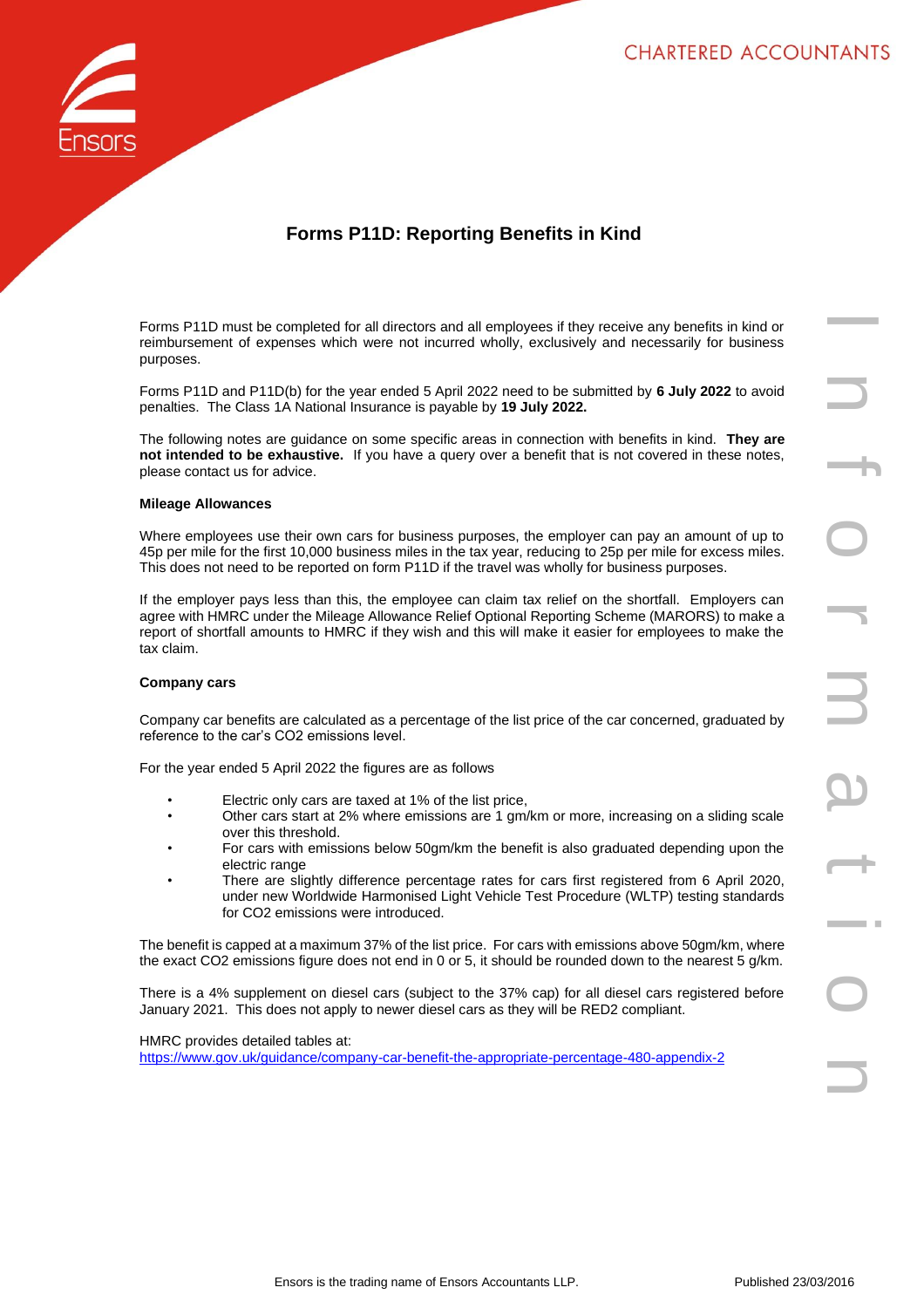The approved CO2 emission figure should be available from the vehicle log book.

For cars without an approved emissions figure or registered before 1 January 1998, the benefit is calculated as a percentage of list price, graduated by the engine capacity. There is no reduction for the age of the car or for miles travelled.

The list price for this purpose is the original manufacturer's list price, not the 'forecourt' price, or the amount paid for a second-hand car.

## **Fuel benefit**

Employees who have a company car and who are provided with free fuel for private use have an additional benefit. This is also linked directly to the CO2 emissions of the company car and the same percentage figure is used for both purposes.

To calculate the benefit charge on the free fuel the percentage figure is multiplied by a set figure for the year. For the year ended 5 April 2022 this is £24,600.

The charge is reduced proportionately where private fuel is withdrawn during the tax year.

There is no benefit in kind where the cost of the fuel for private use is reimbursed in full by the employee. This must be done by 6 July 2022.

## **Company vans**

Employees are not liable to tax if they take their van home but are not allowed other private use of the vehicle (except in very limited circumstances). Where the private use is unrestricted, for 2021/22 the scale charge is £3,600. In addition, there is a £669 fuel charge if the employer provides fuel for private use.

There is now no benefit for zero-emission vans.

## **Mobile Phones**

No tax will be due when employers make a mobile phone available to an employee for private use.

The exemption does not apply if the mobile phone is made available to members of the employee's family or household, unless as an employee in their own right. There is no charge if employers meet the specific cost of business calls only on an employee's own mobile phone.

There is no longer an automatic exemption where more than one mobile phone is provided to an employee.

#### **Working from Home**

Where an employee works regularly at home, under agreed flexible working arrangements, an employer may now pay up to £6 per week to assist with additional household costs tax-free without supporting evidence of the cost. If the employer does not pay this amount, the employee can claim for tax relief on the same amount.

#### **Employees' eye tests and special glasses**

The provision to employees of eye care tests and/or corrective glasses specifically for VDU use is exempt. The exemption also covers the provision of a voucher used to pay for such eye-care tests and corrective glasses.

#### **Employer supported childcare**

This has been replaced by Tax-Free childcare, but existing arrangements are unaffected for any employees who were registered before 4 October 2018, for as long as they stay with the same employer.

The exemption for workplace nurseries continues to apply.